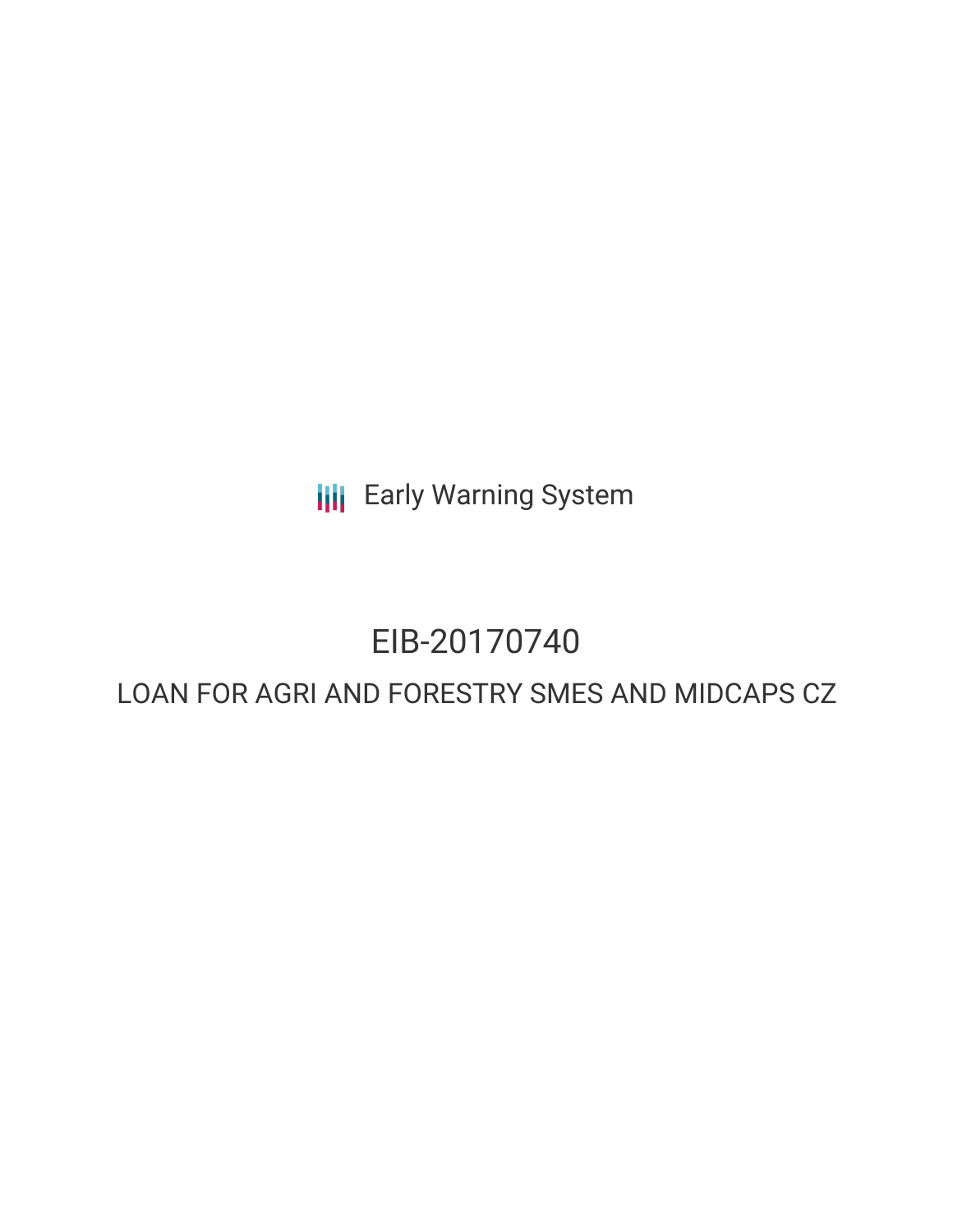

## **Quick Facts**

| <b>Countries</b>               | Czech Republic                                  |
|--------------------------------|-------------------------------------------------|
| <b>Financial Institutions</b>  | European Investment Bank (EIB)                  |
| <b>Status</b>                  | Proposed                                        |
| <b>Bank Risk Rating</b>        | U                                               |
| <b>Borrower</b>                | PODPURNY A GARANCNI ROLNICKY A LESNICKY FOND AS |
| <b>Sectors</b>                 | Agriculture and Forestry, Finance               |
| <b>Investment Type(s)</b>      | Loan                                            |
| <b>Investment Amount (USD)</b> | $$118.44$ million                               |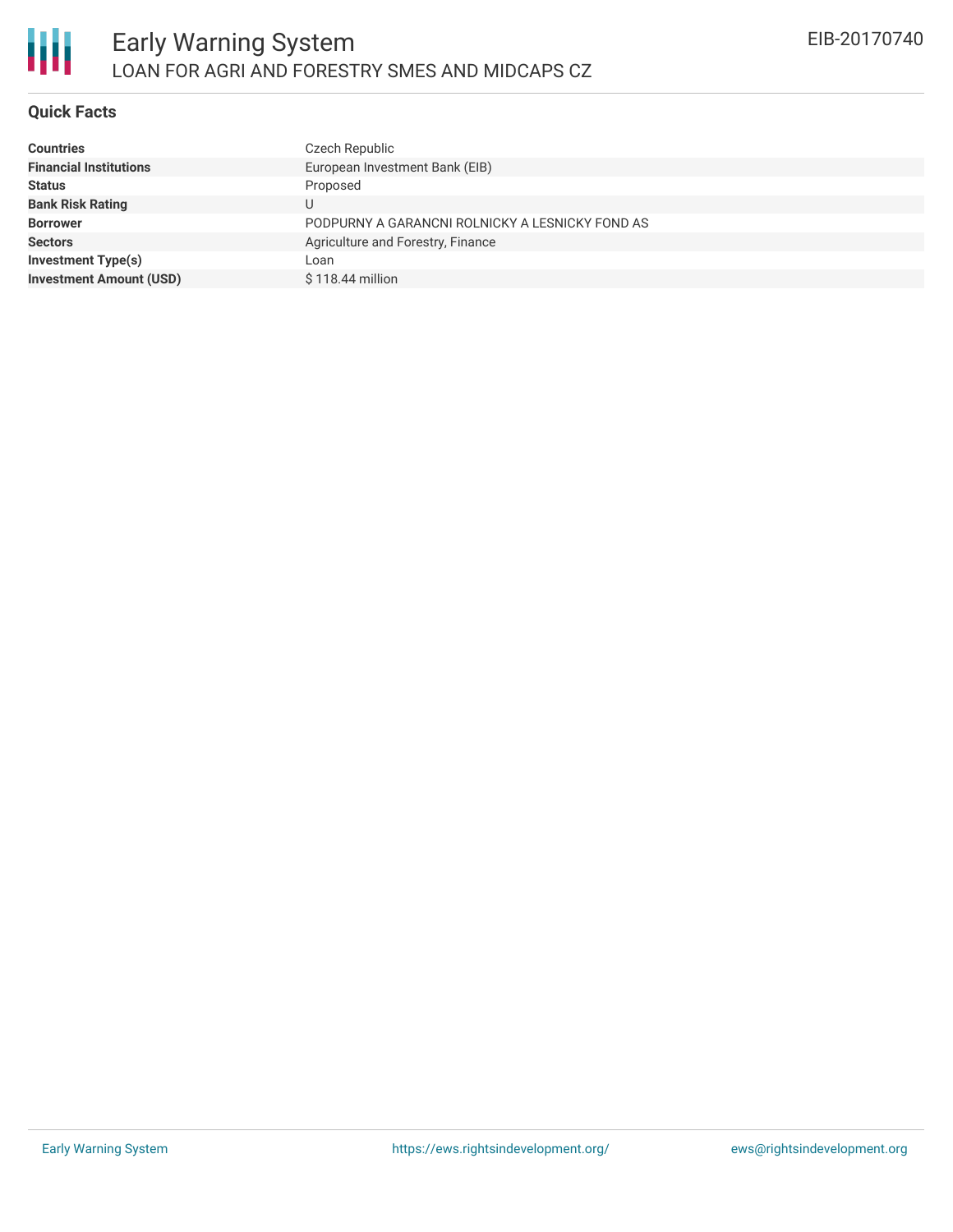

# **Project Description**

This project provides funding to the Rural and Forestry Support and Guarantee Fund (Podpurny a Garancni Rolnicky a Lesnicky Fond) for investments proposed by small and medium-sized enterprises and mid-caps in agricultural and forestry production and processing.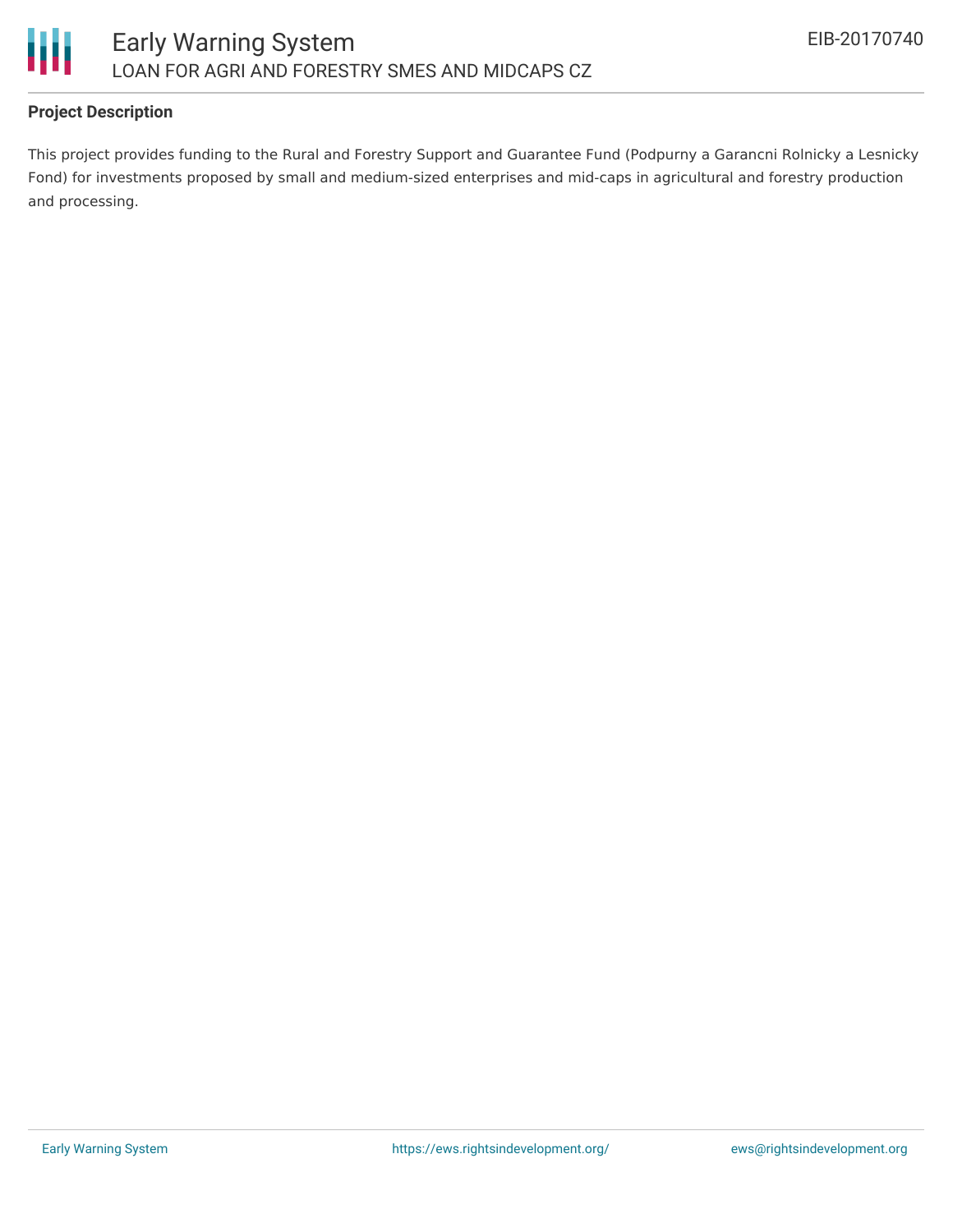### **Investment Description**

European Investment Bank (EIB)

The Rural and Forestry Support and Guarantee Fund (Podpurny a Garancni Rolnicky a Lesnicky Fond) is an entity 100% controlled by the Ministry of Agriculture.